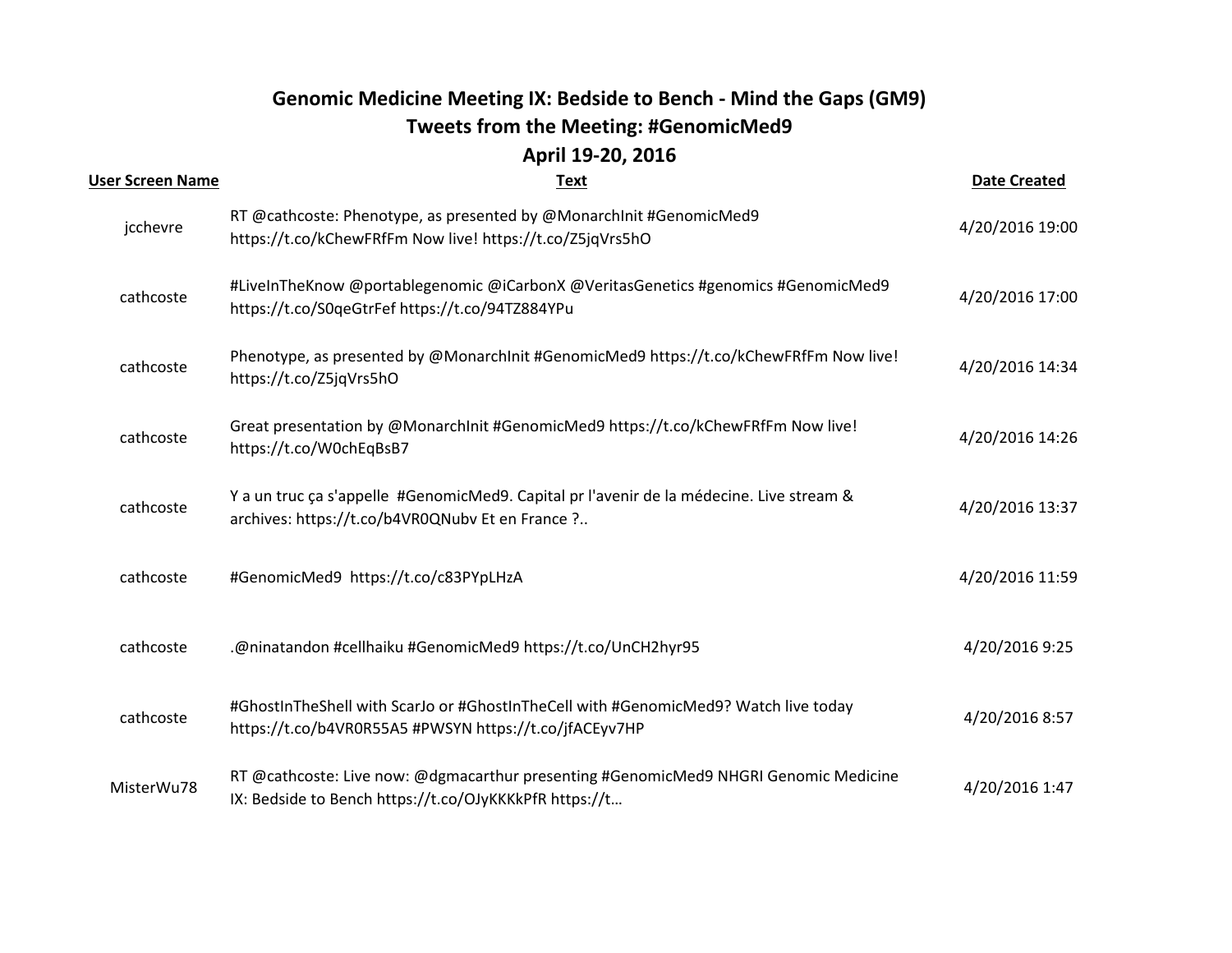| cathcoste      | Live now: @dgmacarthur presenting #GenomicMed9 NHGRI Genomic Medicine IX: Bedside to<br>Bench https://t.co/OJyKKKkPfR https://t.co/4LeDIbSM1q                  | 4/19/2016 20:23 |
|----------------|----------------------------------------------------------------------------------------------------------------------------------------------------------------|-----------------|
| cathcoste      | Live now: @dgmacarthur presenting #GenomicMed9 NHGRI Genomic Medicine IX: Bedside to<br>Bench https://t.co/OJyKKKkPfR https://t.co/GoDqx4UMqe                  | 4/19/2016 20:16 |
| cathcoste      | #GenomicMed9 NHGRI Genomic Medicine IX: Bedside to Bench - Mind the Gaps<br>https://t.co/b4VR0R55A5 #PWSYN #IBMWatson https://t.co/h9M6YaRscb                  | 4/19/2016 19:46 |
| cathcoste      | #GenomicMed9 Our DNA on our mobile? NHGRI Genomic Medicine IX: Bedside 2 Bench<br>https://t.co/b4VR0R55A5 Live Now #EHR https://t.co/SNLvPaz1av                | 4/19/2016 19:40 |
| cathcoste      | RT @lizworthey: NHGRI's Genomic Medicine IX meeting #GenomicMed9 is getting started!<br>https://t.co/V4IiUQoTvY                                                | 4/19/2016 19:23 |
| cathcoste      | #GenomicMed9 is now live! cc @missionmassimo @leahkam @Billaut #LiveInTheKnow<br>#genomics https://t.co/j1MpGf7Np1                                             | 4/19/2016 19:01 |
| cathcoste      | #GenomicMed9 https://t.co/b4VR0R55A5 Now live: @broadinstitute @kochinstitute #genomics<br>#LiveInTheKnow #RareDisease https://t.co/tPwRZbyX4P                 | 4/19/2016 18:55 |
| bronwynterrill | RT @genome_gov: Tune in Tuesday and Wednesday to NHGRI's Genomic Medicine IX meeting.<br>#GenomicMed9 Details at https://t.co/FNC8DVaBeM                       | 4/19/2016 16:06 |
| cathcoste      | K) @Jacknunn: Public needs to be involved in genomic research so everyone can imind the gaps<br>https://t.co/xJjWbWilcF                                        | 4/19/2016 15:55 |
| cathcoste      | Mannama any #Canam<br>RT @genome_gov: Tune in Tuesday and Wednesday to NHGRI's Genomic Medicine IX meeting.<br>#GenomicMed9 Details at https://t.co/FNC8DVaBeM | 4/19/2016 15:54 |
| cathcoste      | #GenomicMed9 Live Now https://t.co/b4VR0R55A5 via @kochinstitute https://t.co/ljoK8NgwKx                                                                       | 4/19/2016 15:52 |